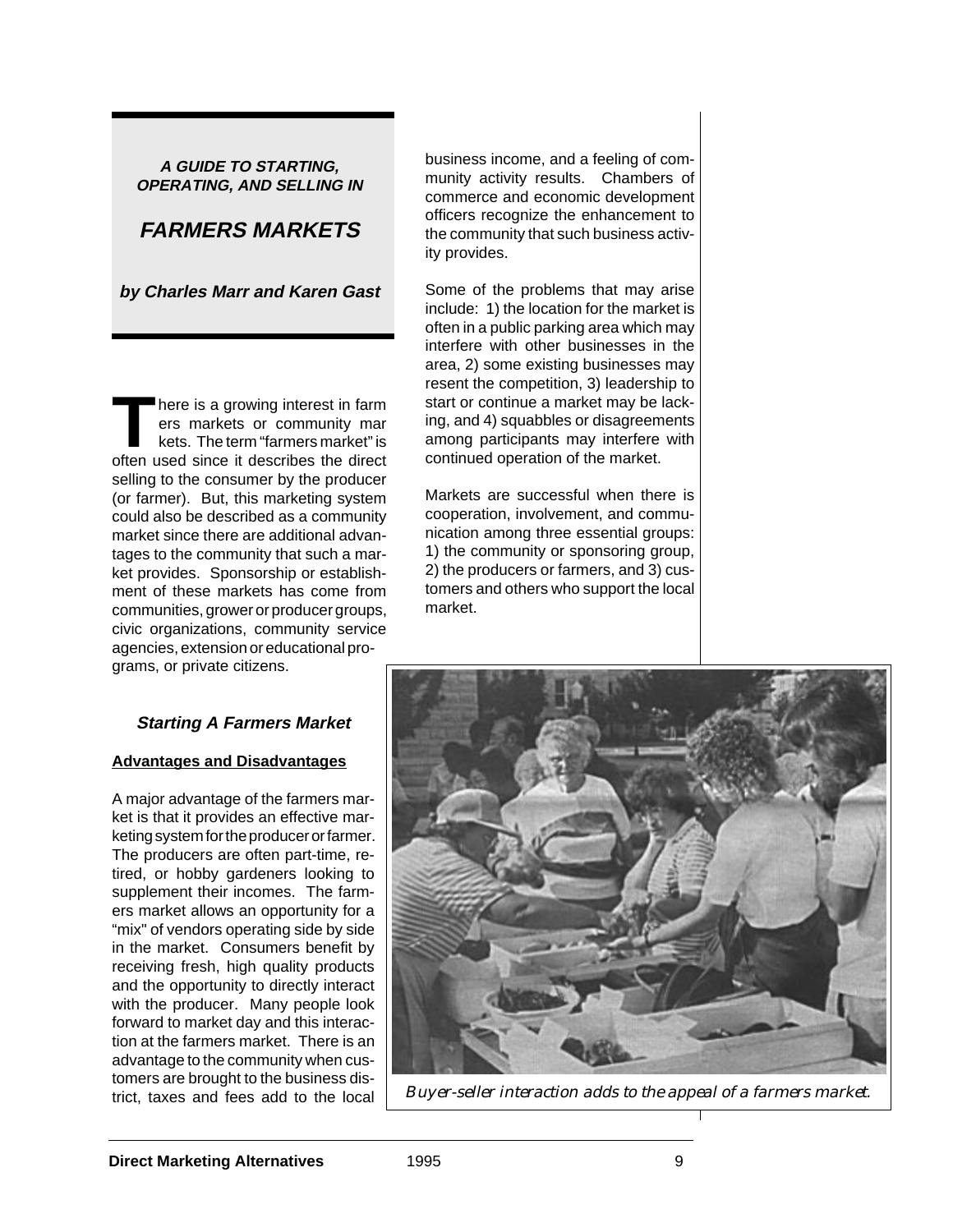## **Initial Organization**

A farmers market is typically initiated when civic-minded individuals recognize the potential benefits for both their community and producers located in or nearby the community. Usually, volunteers "start the ball rolling." It can be advantageous to invite producers from other farmers markets to an organizational meeting. The local Cooperative Extension office can be of help in providing information. Most markets begin in an open-air location with minimal costs or expenses. Local chambers of commerce and economic development councils can provide support and assistance. Media representatives can assist in alerting both producers and consumers of progress with the market establishment.

## **Vendors or Sellers**

For a market to be successful there must be successful vendors or sellers. In general the more vendors that participate the more appeal the market has and the more customers will begin to come to the market. It is important for vendors to realize that others are not necessarily their competition, but are necessary for the market to be successful. When establishing a market, there needs to be an initial list or organizational meeting of the vendors to discuss operation of the market. Some markets can be successful with three to five vendors but most vendors believe that ten or more make for a more successful market. A rule of thumb that some markets have followed is that one vendor can be supported by 800 residents—so a community of 2,000 could support a farmers market with about three vendors. However, a successful farmers market will attract customers from a larger trade area so it is difficult to predict how many vendors could be supported in any given area. Initial publicity should attempt to identify all possible vendors that may want to participate. From that response, a determination can be made of: 1) whether there is enough interest to establish a market, 2) possible organization of the vendors or sellers, and 3) operational procedures for the market.

#### **Location and Facilities**

A market location that is visible, accessible, with adequate parking nearby and room for expansion should be considered. Space that is leased or rented will require a fee charged to the vendors. For that reason, most markets begin in "free" space such as a vacant lot, a public parking area, a town square, a church or a community center, or a vacant private parking area. Community officials can allow the use of public areas and can determine any local ordinances that may prevent market operation. The possibility of using privately owned land can be explored with the owner. Insurance or zoning regulations may prevent use of such space for a market.

Market customers appreciate easy access to, and adequate space for, nearby parking. This should include a safe entry with good visibility of the parking area. The size of the parking area will be determined by the size of the market and number of vendors. The parking area should be distinguished from the selling area and cars restricted from the area where vendors are located. Temporary barricades or traffic "cones" can be used to separate these areas.

Vendor space will vary with the size of the display that the vendor plans to establish. Many vendors sell from the back of trucks or vans, so spaces that are at least 15 feet wide are suggested. Some markets have smaller, half spaces available for vendors who sell from a small table or display rack.

The decision on where individual vendors are located in the selling area can be determined by the market manager on the basis of presenting an attractive mix of products throughout the market. Other markets assign vendors a "permanent" space for the season. Many markets operate on a "first come" basis for deter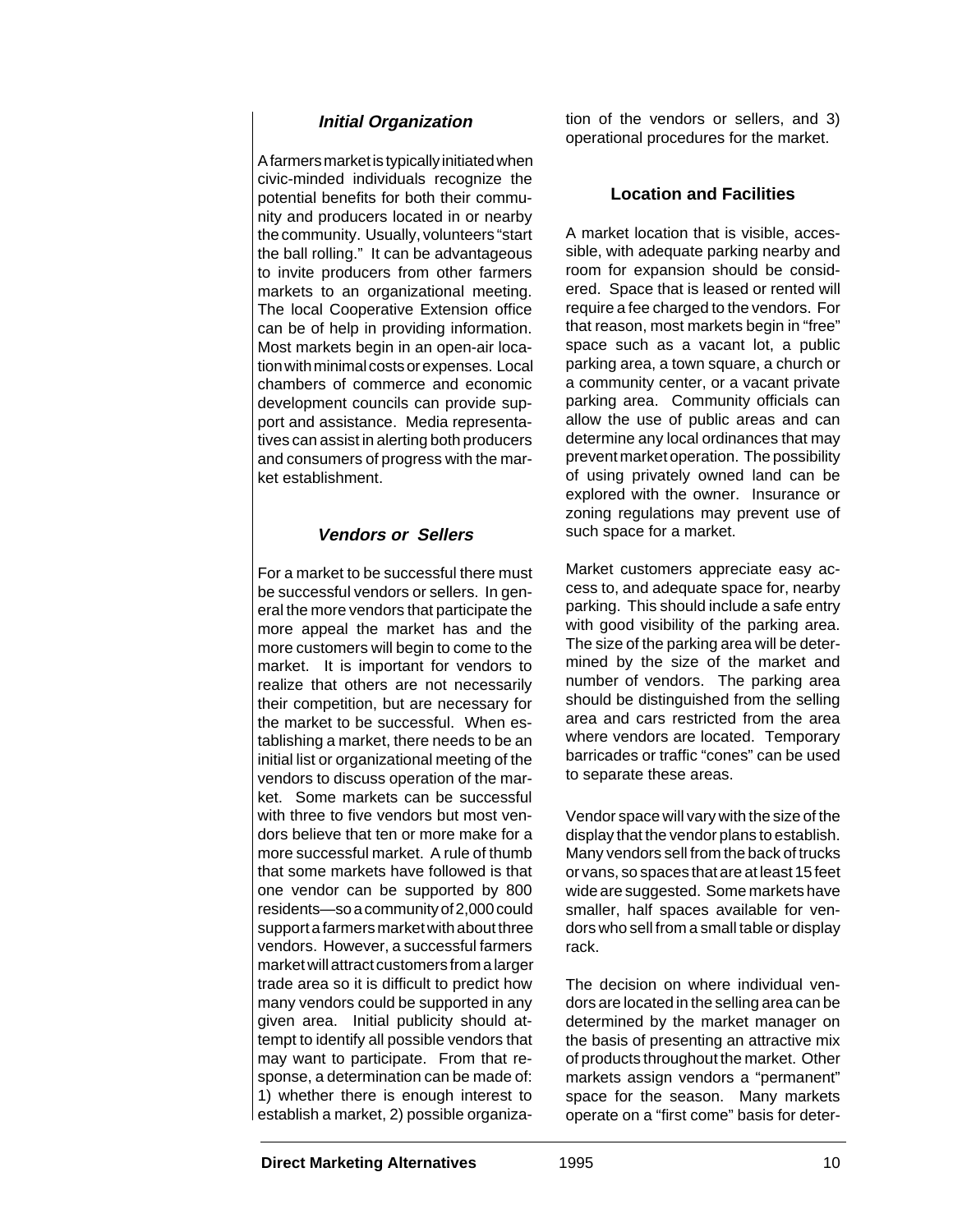mining space assignments. Customers may associate locations and vendors, so appreciate some type of consistent pattern of locating specific vendors.

Most markets do not provide any facilities for selling products. The vendors are expected to provide their own tables, racks, shelter covers, and similar facilities. Some farmers markets provide a cart for transporting heavy items that can be shared by vendors. Access to garbage disposal facilities is important since there is often defective produce to discard as well as other trash. Access to electricity and water may be desirable but is seldom available in the public areas where farmers markets are traditionally located.

## **Operating a Farmers Market**

Details of market operations should be prepared well in advance of the start of the market and made available to any potential vendors so the "rules and regulations" are well understood before the opening of the market. It is usually best if these can be summarized in written form. A local advisory group or organization of vendors should review the rules of operation and make modifications as necessary. The following topics should be addressed in the rules of market operation:

■ Management and leadership. Some markets utilize a "market master or manager" to oversee the operation of the market; others operate with an elected advisory or management group to oversee operation of the market and alter rules and regulations as necessary. Some individual hired or elected, should be designated as a source of information, arbitrator of problems or disputes, and decision maker throughout the year. There should be an opportunity for all vendors and other interested community leaders to meet and discuss ideas, elect or appoint leaders or officers, and express opinions.



*Well-kept displays indicate high quality products.*

■ Hours of operation. Hours and days of operation should be agreeable to vendors, local businesses, and customers. Start the market when a good supply of produce can be assured and stop when the good supply is no longer available. Many markets start in late May to early June and operate until mid to late October. If most vendors have only summer vegetables a late June to mid-September operation may be best. Most markets operate on Saturday mornings, but other weekdays can be used. Some operate on selected evenings when businesses may be open. It is best to start on a once per week basis and expand days of operation later.

■ Products. Generally, products consist of fresh fruits and vegetables, eggs, honey, flowers, other home-produced items, and, in some markets, crafts and related items. Some markets limit sales to only "homegrown" items, produced by the seller. Others may allow some "shipped in" items if local products are not available at that time of year. Some markets restrict vendors to a certain geographic area and discourage outside "peddlers" from selling in the market. The appeal of the market is greatest if the vendors are local producers while some outside items are often needed to supplement a good display of produce.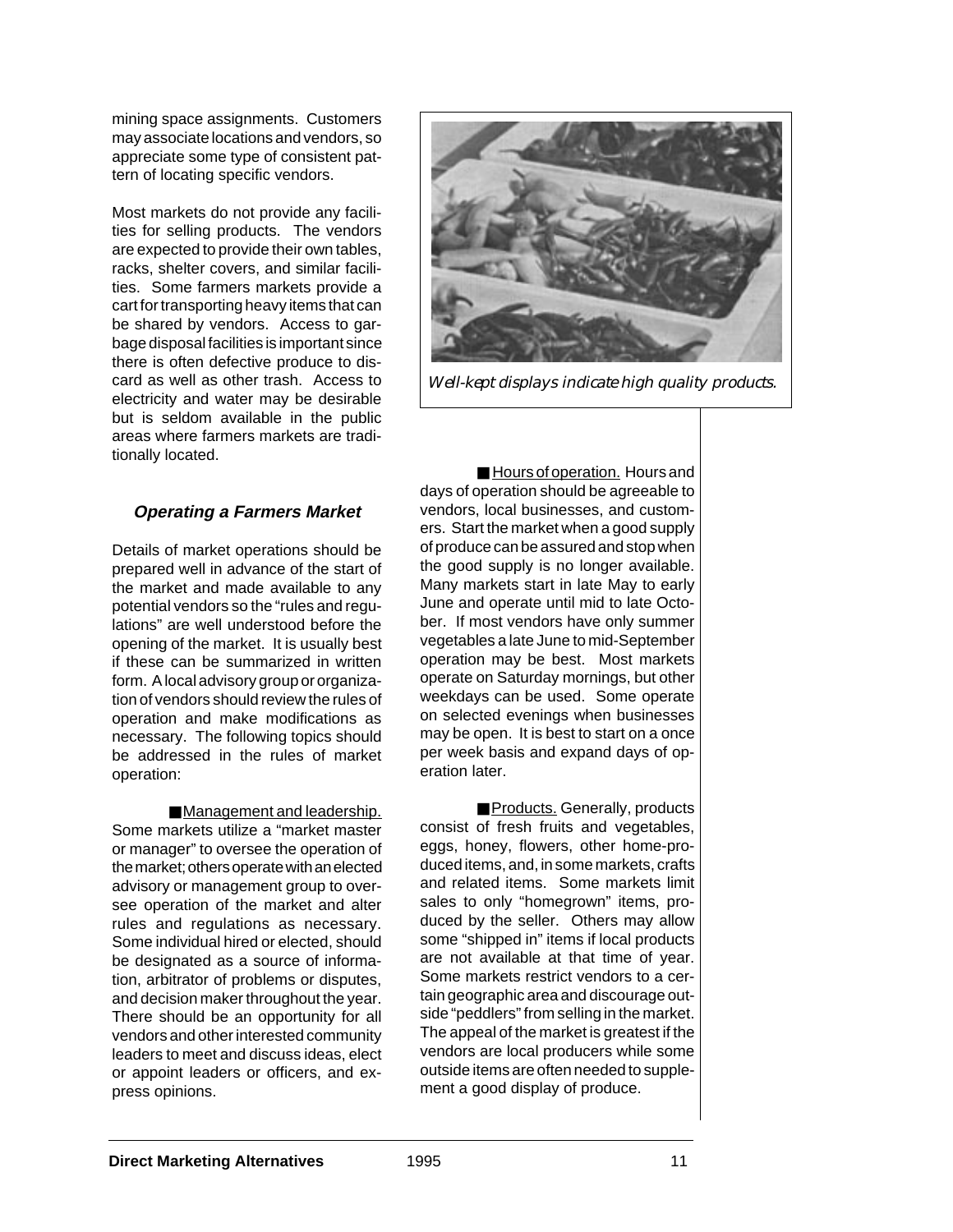■ Containers, weights and measures. Sellers usually provide their own containers; however, some markets make bulk supplies of sacks, bags, and boxes available for vendors to purchase. Products offered for sale by weight should use a certified scale. Information on the types of scales to use and certification of scales can be obtained from the Kansas Division of Weights and Measures (address listed later). Items sold by the piece, box, bag, or other units can be sold and priced accordingly.

■ Stall fees. Expenses in insurance, employing market managers, publicity, bookkeeping, notices and mailings, and facilities purchases usually require some type of fee for the vendors in a farmers market. Fees should be reasonable for expected expenses and encourage, rather than discourage, vendors.

Fees may be charged on a "flat rate" basis or graduated based on sales volume. Some markets offer a lower fee for small space vendors. Fees for a season-long vendor may be less than for an occasional vendor. Lower fees may be charged for organization or association members with higher fees for "outside" vendors or peddlers. Fees may be associated with a "permanent" stall for the season. In establishing a new market, a proposed budget of expenses, expected vendors, and duration of the market can be used to determine a fair stall charge. Fees can be adjusted in subsequent years.

■ Clean-up. Vendors are usually responsible for cleaning up the market area and leaving it clean. Most customers expect that vendors of food items will present displays of sound, healthful items in a clean atmosphere. Sloppy "housekeeping" results in a poor reputation for the entire market.

■ Local regulations. Local zoning and health regulations should be explored prior to the establishment of the market. City or community governmental units can provide information on any local ordinances that are in effect to limit specific market operations.

■ Sales tax collection. Each seller is responsible for sales tax on products sold. Some markets collect sales taxes and report sales on behalf of the entire market while others require vendors to account for their own sales taxes. Taxes can be added to the price of produce or included in the selling price. Vendors should be aware of the tax rate to be charged.

■ Insurance. Injuries may occur at a farmers market. Farmers markets that operate on private land should check with the land owner for insurance limitations. Many farmers markets purchase group insurance on behalf of the market vendors. Individual sellers should check their farm or personal insurance policies concerning coverage of sales in a farmers market situation. Insurance costs will vary depending on coverage, community, and market size.

#### **Advertising and Promotion**

For a market to be successful an effort must be made to inform customers and potential vendors that a market is or will be in operation.

Local editors, area reporters, radio or TV stations, community development and civic groups, and other local leaders should be informed and involved in promoting the benefits of a farmers market to the community. Local merchants may assist in advertising when they see that a farmers market can bring additional customers into the business district. This type of "free" publicity can be invaluable in stimulating interest in the market.

Additional advertising can be effective in reminding customers of products available each week. Newspaper and radio ads, posters, and fliers can be used through the year. All vendors should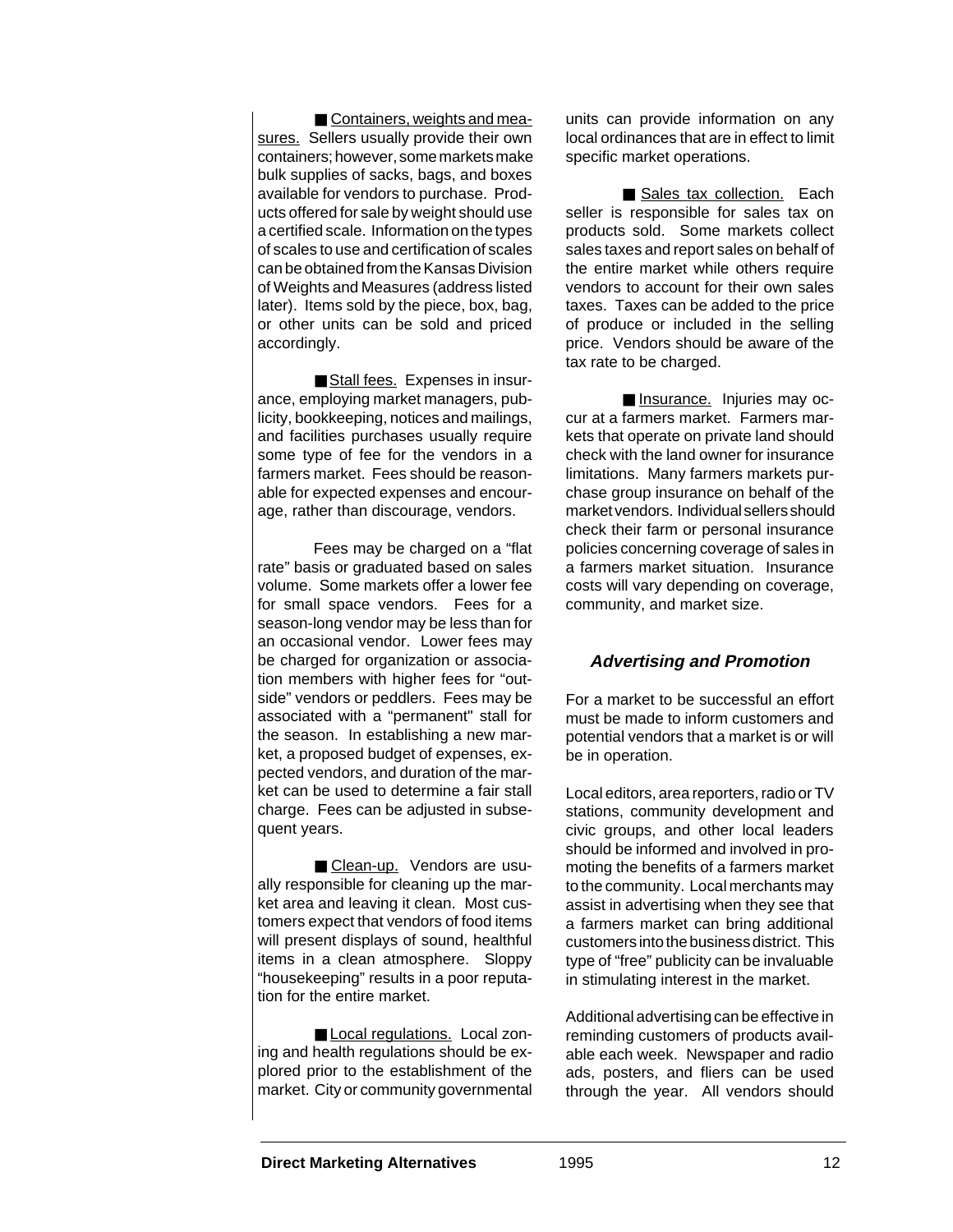remember that customers are potential advertisers so reminding customers to "come back," "tell your friends," "see you next week" and "we're glad you shopped here" are effective forms of advertising.

Some markets have special feature days, contests, demonstrations, craftsmen or artisans, or information that can be featured in advertising to attract customers. Information about the crops, varieties, storage or preparation suggestions, recipes and other printed materials may be useful in building customer appreciation with an associated advertising benefit.

## **Selling in a Farmers Market**

#### **1. Using the Market Outlet Effectively**

A farmers market is an opportunity for the large or small producer to sell directly to the public. It provides a way to market your products that benefits consumers in a direct way. There are several things that must be considered when marketing in this way:

■ "Atmosphere" of the market. Most customers participate in a farmers market for the experience that it provides, in addition to purchasing food or related items. You must convince them that you have a high quality, nutritious, flavorful, product at a reasonable price.

■ Don't lose the "people touch." A friendly greeting, a thank you, and taking time to visit with customers is what this type of market offers that is different from many others. Keep the people touch with your customers.

■ Involve the family. Many vendors make marketing a family project. Children learn valuable experience in making change, responding to customer questions, providing personal service carrying heavy items to cars—and keeping displays filled and attractive.

■ Keep your displays neat and your image positive. Take time to restock your displays and discard defective items. Many markets require the seller to be identified with a sign or logo. Most people relate to who you are and where you are from.

■ Your competitors are not your enemy. During each market session there may be other vendors selling products similar to yours in competition with you. Competition is a natural part of any marketing process. There must be competition to make the market large, diverse and active. Numerous vendors make the market larger and potentially more prosperous. Each seller needs to assess his or her abilities to compete and coexist alongside others. In a successful market many "competitors" can each reach an effective part of the total market sales.

■ Build loyalty. In successful marketing it is important that you attempt to build a reputation among your customers so they will return in future weeks and years, tell their friends about you, and allow you to expand your offerings. A friendly greeting and expressing your appreciation for their purchases can help build that customer loyalty. Offering to replace defective merchandise can also build loyalty, as can providing helpful information about the produce you are selling. Most people will not take advantage of you, and they appreciate your emphasis on quality and customer service.

■ Rome was not built-in a day. This old adage emphasizes that successful marketing takes time. Establishing yourself in a market, so that you and your products are recognized, cannot be accomplished overnight. A set of written records will allow you to compare the growth of your operation from week to week and year to year. Everyone must start somewhere and everyone who sells in a farmers market had to "pay their dues" by getting their operation started.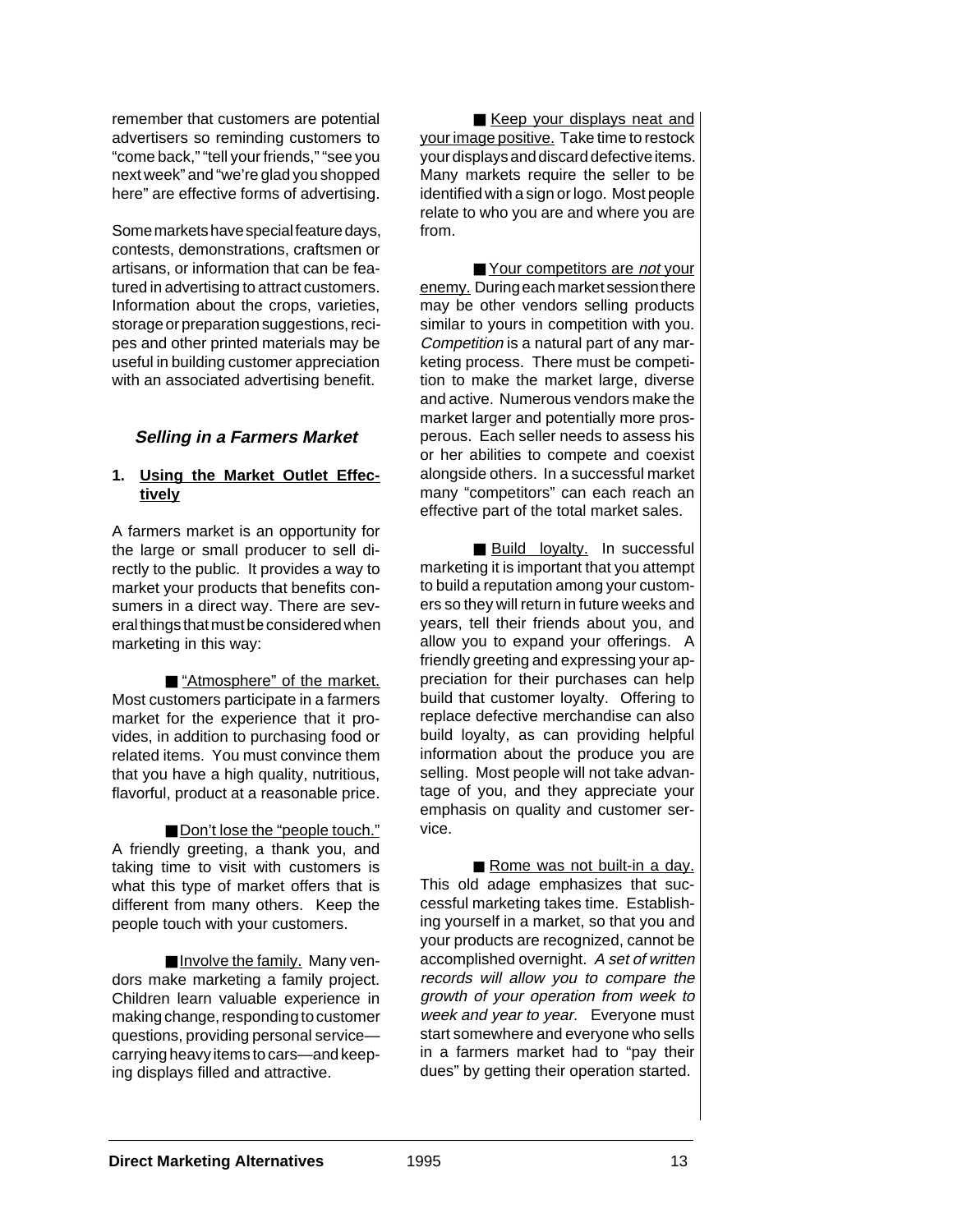## **2. Pricing and Merchandising Strategies**

There is probably no single aspect of selling in a farmers market that causes more discussion, and often more problems, than prices and selling strategies. Each seller must determine his or her approach to pricing and merchandising. The following comments describe some important considerations.

■ Know your production costs. Costs are the basis for pricing. You must have some general idea of what it costs you to produce. Remember to include all types of costs including land, equipment, supplies, labor, equipment operation and depreciation, marketing costs, and transportation in calculating what it costs to produce an item. Each producer will have slightly different production costs, depending on the operation. For this reason, there may be differences in prices among growers based on their production systems.

■ Don't forget marketing costs. Many growers forget that costs are involved in marketing including transportation, advertising, containers, signs, stall fees, insurance, and the time spent in the market. Your actual costs need to include these expenses as well.

■ Know the demand. It is essential that you have some estimate of what the demand for certain products may be in any given week. Some types of produce such as sweetcorn, tomatoes, or muskmelons will be sold in large quantities while other minor vegetables will not be in as great a demand. The supply that you have may not correspond to the demand. You can, however, by creative displays, suggestions, advertising, and marketing "hustle," increase the demand for any product. Some techniques for building demand include:

- stress the advantages of your product;
- avoid over-packaging or encour-

age all types of purchases by multiple types of packaging;

- creative display techniques;
- offer point of sale or "tag on" sales suggestions;
- give samples;
- use "attention getters;"
- know your product and information about it;
- encourage the customer to buy more for canning, freezing, later use, etc.

■ Price your produce fairly. Pricing your product so you make a return above your production and marketing costs, based on the demand for your product, is important. Don't apologize for your prices. Take a positive attitude. Always emphasize the quality and value that come with your product. You can offer a lower price for quantity purchases to encourage volume buying. You may also want to consider price "lining"— offering several levels of quality for different prices. You also should know your competition and realize that customers will be making comparisons of your product with others. Your prices must be somewhere in line with your competitors or you may not be able to exist in the market.

At the end of each market session you should evaluate your pricing strategies and determine what you will do next week. Most customers won't understand a constantly changing price strategy, so the key is to make only minor changes as you go along. Customers will always remember if you try to raise prices but seldom comment if prices are lowered. There always will be some customers that will complain about prices no matter where they may be set. Carefully evaluating your operation may reveal that the reason customers are not purchasing from your stall may be because of factors other than your prices.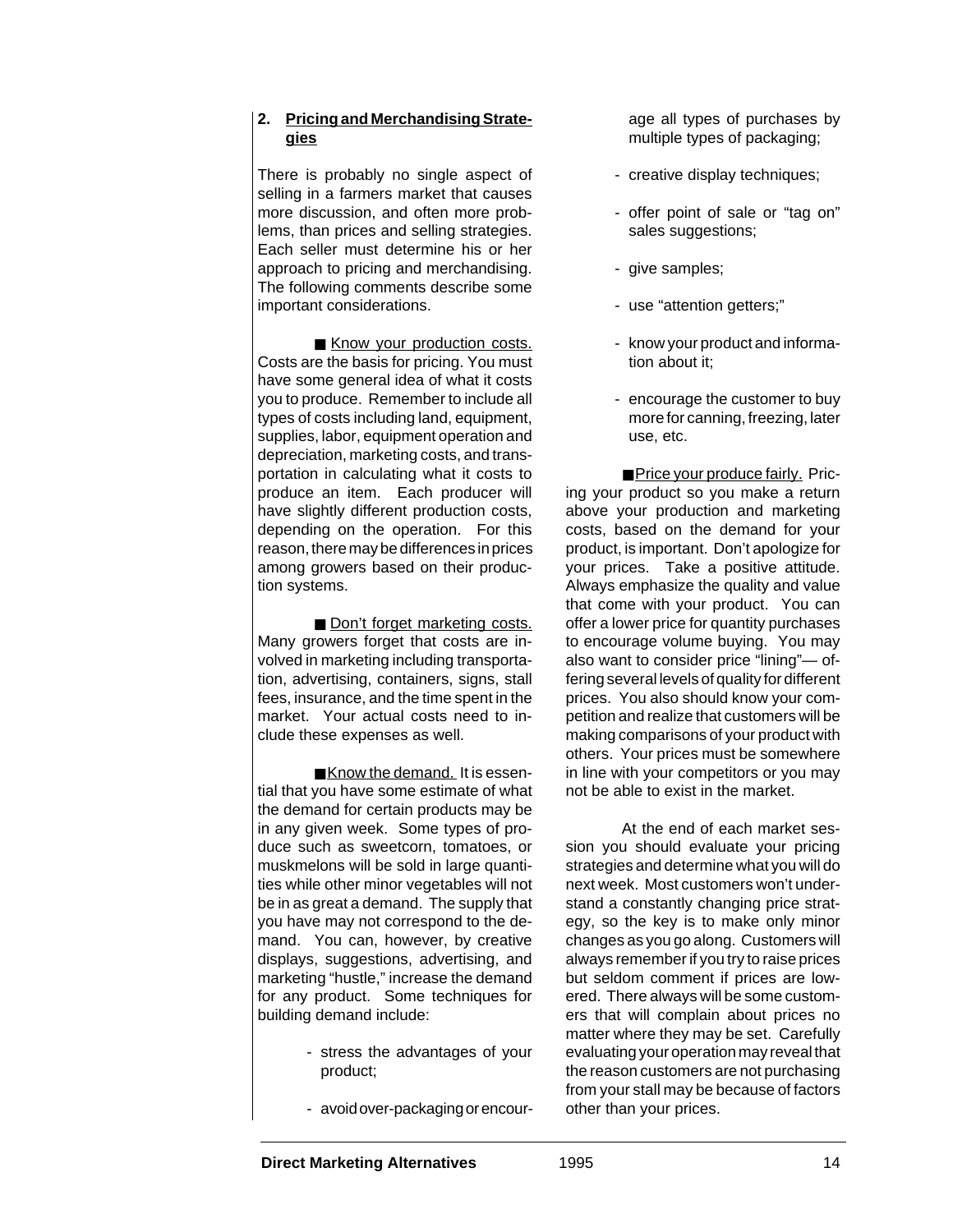#### **3. Suggestions for Signs**

Signs are an effective way of communicating in farmers markets. Signs can not only communicate information but also give identity and recognition to your operation as well. It is suggested that each vendor in a market have a sign or logo that clearly identifies the operation. Some suggestions for using signs are:

■ Make sure signs are readable. Use large enough letters to be easily read from a distance of 5 to 6 feet, where most customers view your stall. Signs to identify your operation may need to be large enough to be read for 20 to 30 feet down a market aisle. For price signs, 3/4 to 1 inch letters or numbers are sufficient. Larger name signs should have 2 to 3 inch letters.

■ Sources of lettering. A wide variety of lettering materials, from stencils, plastic or vinyl lettering, to paste-on letters, are available that provide quality results with minimal expense. A permanent marker can be used on cards for pricing signs as products change through the season.

■ Use signs to add color. One of the most attractive features of a farmers market display is the variety of colors that farm products offer. Colorful signs can add to the variety and interest. Usually light background with dark lettering is preferred, but colors other than white could be used.

■ Keep it simple. Use as few words as possible to communicate your message. Use abbreviations such as lb.,  $$,  $\phi$ , /, when possible.$ 

■ Signs to indicate varieties or quality. Most customers like to know the varieties or quality features of your products. "Great for freezing" or "low in calories" are phrases that help to sell your products. Identifying varieties can ensure repeat customers for that variety next week if they are satisfied.

#### **4. Display**

An attractive display is important in selling produce. You can differentiate your operation from others in the quality and uniqueness of your display.

Use contrasting colors and place different colored commodities together for contrast. Use backgrounds or table covers that contrast with the produce but are not gaudy or overpowering. Make sure your produce is clean, neatly arranged and regularly inspected for defective items.

Keep your displays full, as customers will be encouraged to buy when displays are fuller. Make sure all prices are easy to see but do not interfere with the view of the produce. Having the products at a reachable height and distance from the customer is important. Avoid distractions for those who want to "browse" or look over your displays. Keep used boxes, trash, and defective items out of sight.

Make sure your products are fresh by misting with water regularly or by storing them in insulated cartons prior to display. Some of these cartons can be used as display cartons with the tops removed. Consider packaging products in sacks or boxes and not allowing customers to take your display containers. Some highly perishable items may only be offered for sale if displayed on ice or water containers. If you use such containers, make sure that excess water does not drip onto your other displays or cause a hazard in the aisle of the market where customers may slip or get their clothes soiled.

## **Conclusion**

Farmers or community markets offer unique opportunities to foster community involvement and economic development. They offer a market outlet for horticultural crops sold by persons supplementing their incomes via excess garden produce or farmers who have diversified their farm operations to include horticultural crops.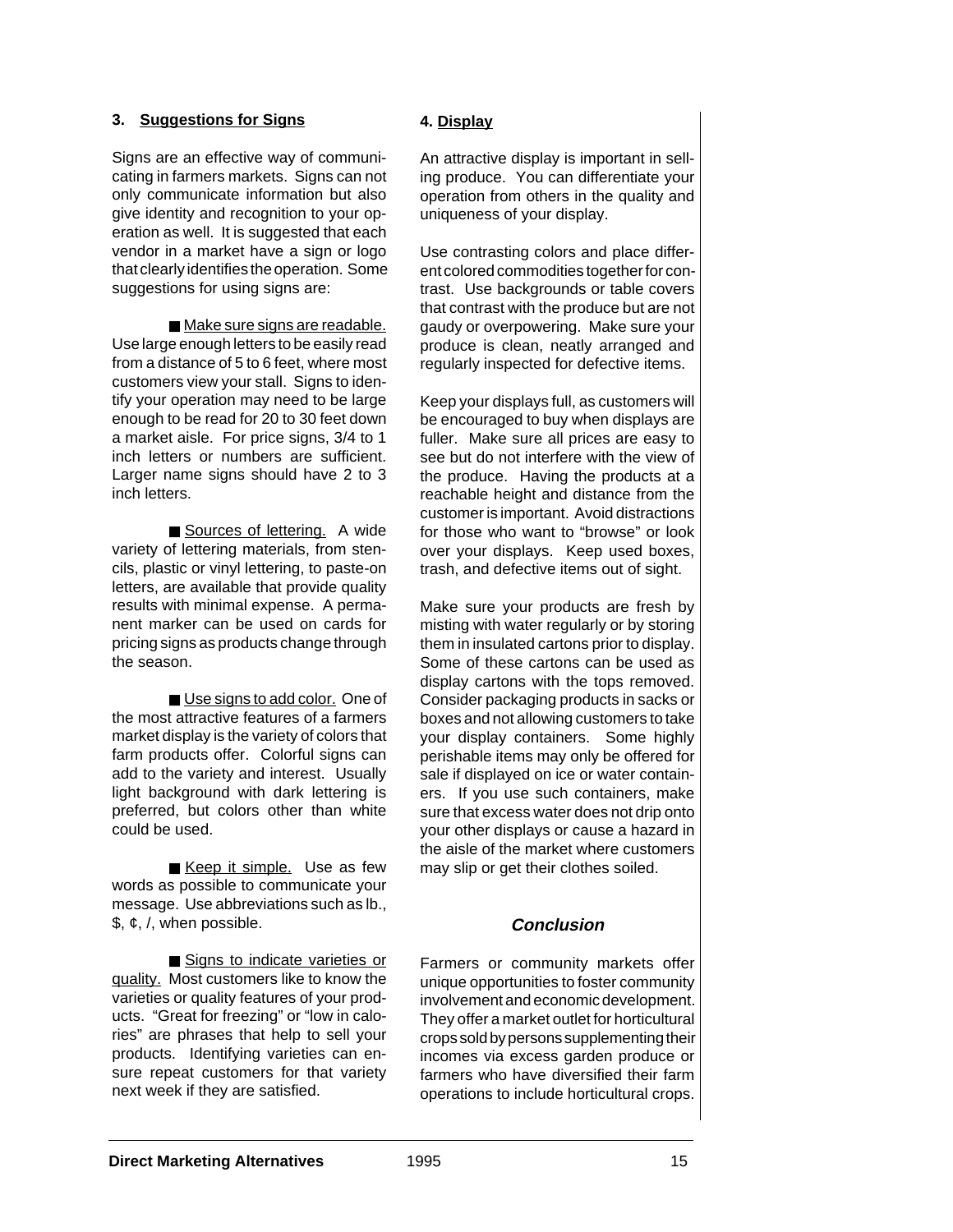A market gets diverse members of the community working together for a common goal which will benefit all parties involved. For a market to be successful, it will require good planning, community enthusiasm and commitment, and high quality produce.

## **Additional Help**

For more information on growing fruit and vegetable products in Arizona, contact your local University of Arizona County Extension Office or the Plant Sciences Department, The University of Arizona, Forbes 303C, Tucson, Arizona 85721. Telephone: (602) 621-1945.

For more information on marketing of agricultural products and services available to producers, contact the Arizona Department of Agriculture, Commodities Promotion and Development, 1688 West Adams, Phoenix, Arizona 85007. Telephone: (602) 542-0978.

For more information on scales, scale inspection, and regulations regarding weights and measures contact the Arizona Weights and Measures Department, 1951 West North Lane, Phoenix, Arizona 85007. Telephone: (602) 255-5211.

For information on health regulations regarding products that must be handled in sanitary conditions or products that must be handled in certain ways for sale in a farmers market, contact your local county health department or the Arizona Health Services Department, 1740 West Adams St., Phoenix, Arizona 85007. Telephone: (602) 255-1000.

For information on regulations on local zoning ordinances or other restrictions that may apply to the operation of a farmers market in a community, contact the local city or county government.

For more information on sales tax, registration procedures for filling tax receipts, and tax rates, contact the Arizona Revenue Department, 1600 West Monroe, Phoenix, Arizona 85007. Telephone: (602) 255-5673.

**About the authors:** Charles Marr is Extension horticulturist, vegetable crops; Karen Gast is Extension horticulturist, post harvest and marketing at Kansas State University.